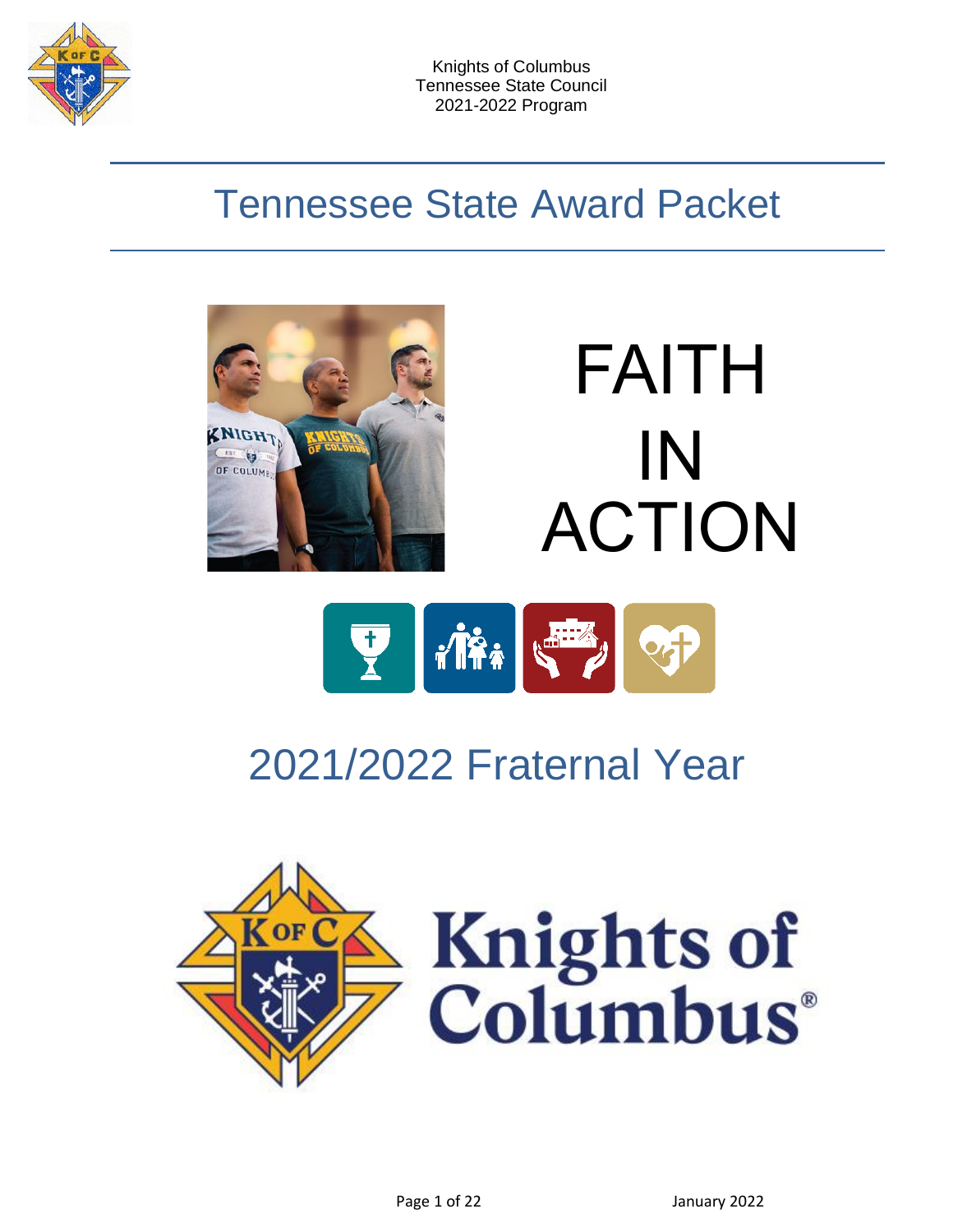

# **Award Applications**

Document your accomplishments. Share with others the things your council has accomplished that made you proud to be a Knight.

Use **Columbian Award**, **Family of the Month**, and **Family of the Year** form from Supreme website.

Use State Council Forms from this guide or from the State Council Website for **Bishops' Award**, **Chaplain's Award**, **State Deputy Award**, and the **Activity of the Year Awards**.

Once you complete the award applications - an effective way of organizing the applications and documentation is in a binder with a cover letter and tabs for each application. One activity can be submitted in multiple categories. Another way of collectively organizing your applications is to use an USB flash drive, thus you will have an electronic copy of everything you have submitted

Remember your **Family of the Year** must be chosen from one of your **Family of the Month** designees.

Knight of the Year or Lifetime Achievement nominees should **NOT** be a priest.

To be considered these applications must be received by **March 15<sup>th</sup>**.

**State Deputy Award Application Chaplains Award Application Bishop's Awards Application Knight of the Year Application Family of the Year Application Lifetime Achievement Application**

**Faith Activity of the Year Community Activity of the Year Family Activity of the Year Life Activity of the Year Kimball Award**

The following lists the documentation required for the State Deputy Award, State Bishops' Award, and the State Chaplain's Award:

#### **State Deputy Award Application**

- Special Olympics Report
- Evidence of IRS 990 filing
- Knight & Family of the Year Nominations
- Columbia Award Application (SP-7)

#### **State Bishops' Award Application**

- Faith
	- o FIA Into the Breech
	- o Completed RSVP Report (Form 2863)
	- o FIA Holy Hour Program
	- o FIA Vocations Awareness Rosary Program Marian Prayer Program
	- o Copy of a monthly meeting agenda with Prayer for Vocations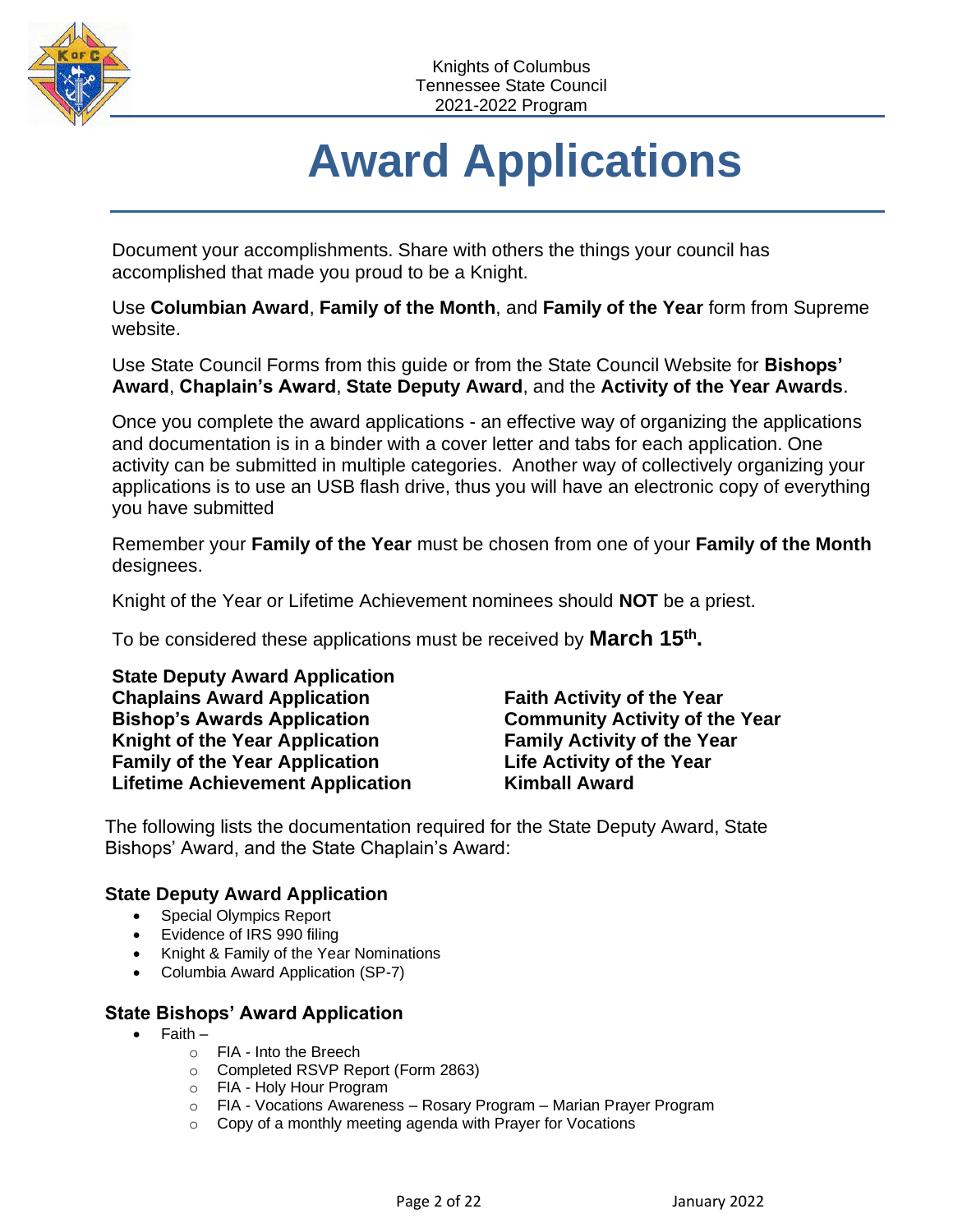

- Family
	- o Listing of each Family of the Month recipient
	- o FIA Keep Christ in Christmas Activity
	- o FIA Family Fully Alive Activity or Family Prayer Night or Family Week or Good Friday Family
	- o FIA Consecration to the Holy Family
	- o FIA activities involving First Reconciliation, First Holy Communion and Confirmation
- $Life$ 
	- o FIA participating in or sponsoring local, state, or national Right to Life March
	- $\circ$  Cancelled check reflecting support for a recognized Culture of Life organization or Pregnancy Support
	- o FIA Novena for Life
	- $\circ$  Copy of cancelled check to MR Foundation and copy of checks from MR Foundation for funds distributed – Mass for People with Special Needs
	- o FIA Silver Rose Activity Christian Refugee Relief
	- o FIA Special Olympics Activity or cancelled check for Special Olympics donation
- Community
	- o FIA Habitat for Humanity or Homeless Assistance Activity
	- o Copy of cancelled check for Global Wheelchair Mission
	- o FIA Coats for Kids
	- o FIA Soccer Challenge and/or Free Throw Competition
	- o FIA Helping Hands

#### **State Chaplain's Award Application**

- Parish Support (4 required)
	- o Copy of parish's Ministry Schedule highlighting or identifying Knights
	- $\circ$  List the Knight(s) that conduct Altar Server training
	- o List the Knights that either participate in RCIA, PRE or CCD, or sponsor catechumens
	- o FIA Parish Cleanup or Beautification
	- $\circ$  List of Knight(s) serving on parish council, or assisting with parish administration
	- o FIA reflecting participation in one of the Rosary activities
- Spiritual Development (5 required)
	- o FIA Spiritual Reflection Activity
	- o FIA Eucharistic Adoration or Holy Hour
	- o Copy of email or agenda reflecting Rosary or Liturgy of the Hours
	- o FIA Corporate Penance Service
	- o FIA Corporate Mass(es)
- Clergy Support (4 required)
	- o Copy of agenda reflecting recitation of Prayer for Priests
	- o FIA showing support of retired clergy or religious
	- o FIA Clergy Appreciation Activity
	- o FIA Vocation Awareness Activity for parish youth
	- $\circ$  FIA reflecting organization/participation or cancelled check showing financial support for Diocesan Seminarian/Postulates Dinner
- Quarterly Meeting with Pastor Letter from Pastor acknowledging the quarterly meetings and the council's involvement with strengthening the parish and growing its spiritual life.

Send the completed applications to: **Dave Johnson 6024 Ashland Drive Nashville, TN 37215**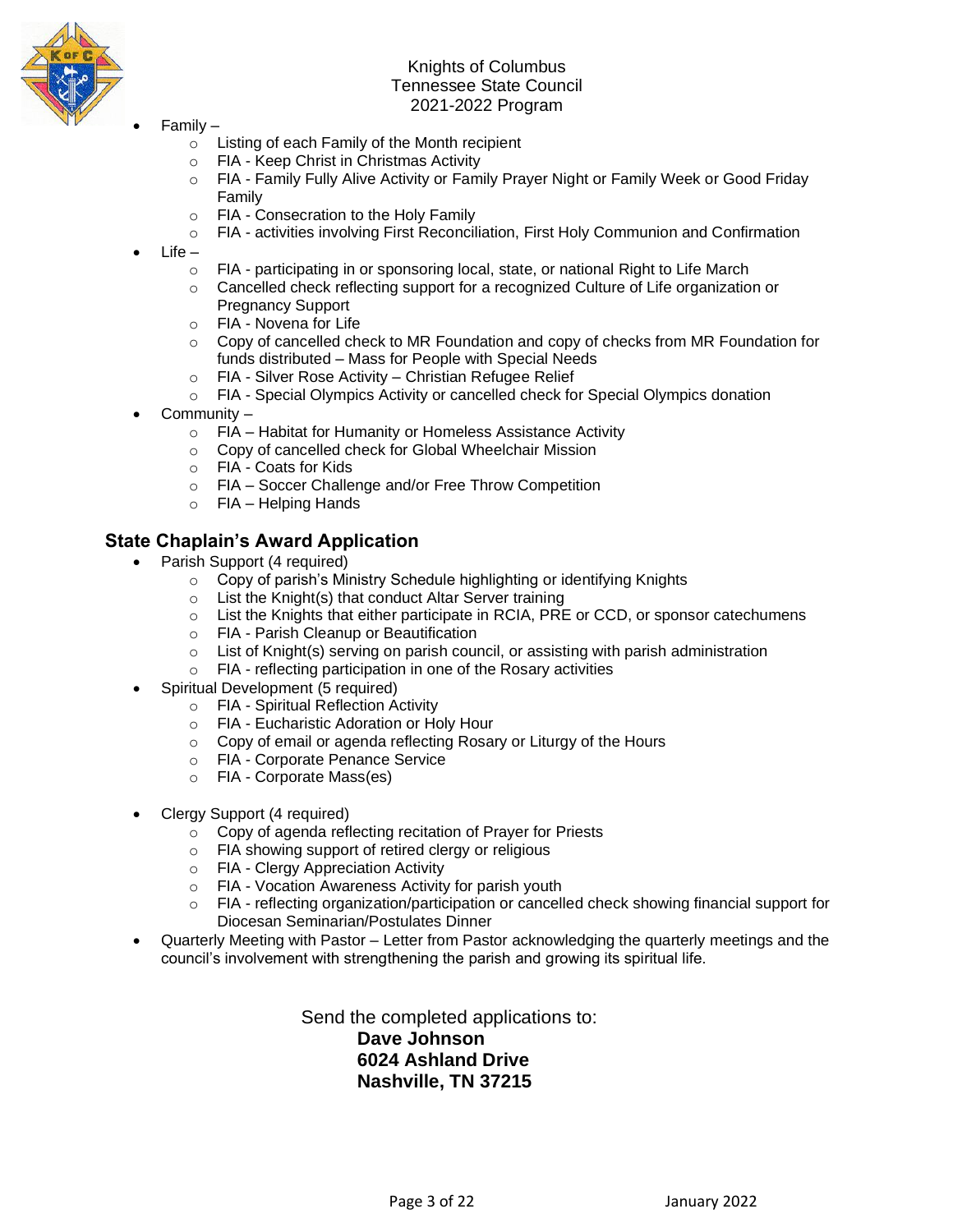

#### Knights of Columbus Tennessee State Council 2021-2022 Program **Tennessee Knight of the Year - Award Application**

| Personal data                      |        |              |     |
|------------------------------------|--------|--------------|-----|
| Member's Name                      |        |              |     |
| Spouse's Name                      |        |              |     |
| <b>Children's Names &amp; Ages</b> |        |              |     |
| <b>Street Address</b>              | City   | <b>State</b> | Zip |
| Phone                              | E-Mail |              |     |
| Parish                             | Pastor |              |     |

### Knights of Columbus data

| <b>Council Name</b>                    | <b>Council Number</b> |  |
|----------------------------------------|-----------------------|--|
| <b>Years of Service</b>                | <b>Highest Degree</b> |  |
| <b>Current Position in the Council</b> |                       |  |
| Degree Team Member                     | Degree Team Role(s)   |  |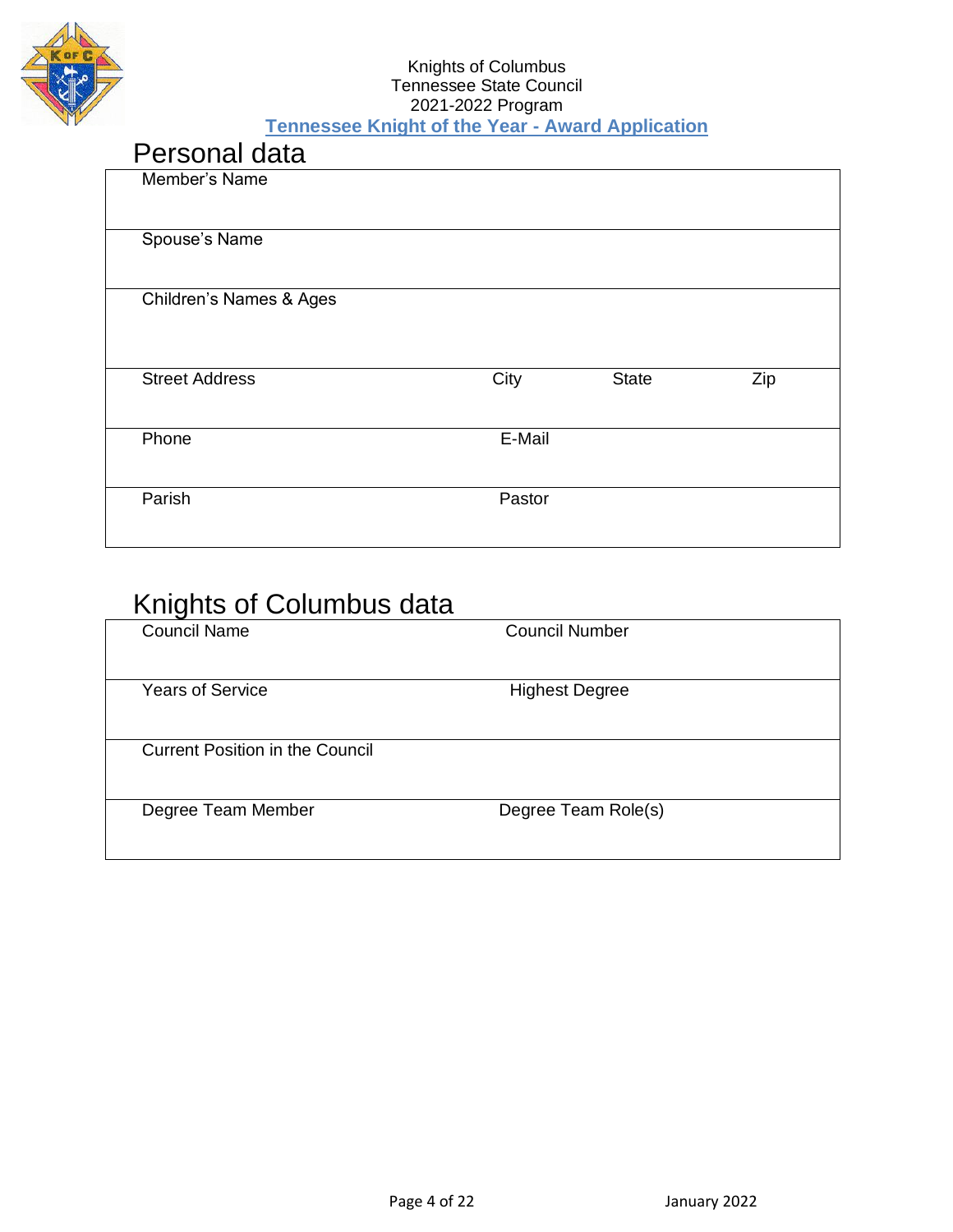

### Knight of the Year Criteria - Council

What was this year's contribution to the Knights of Columbus?

### Knight of the Year Criteria - Community

What was this year's contribution to the Community?

### Knight of the Year Criteria - Church

What was this year's contribution to the Parish?

### Knight of the Year Criteria -

What is the reason this Knight should receive Knight of the Year Recognition?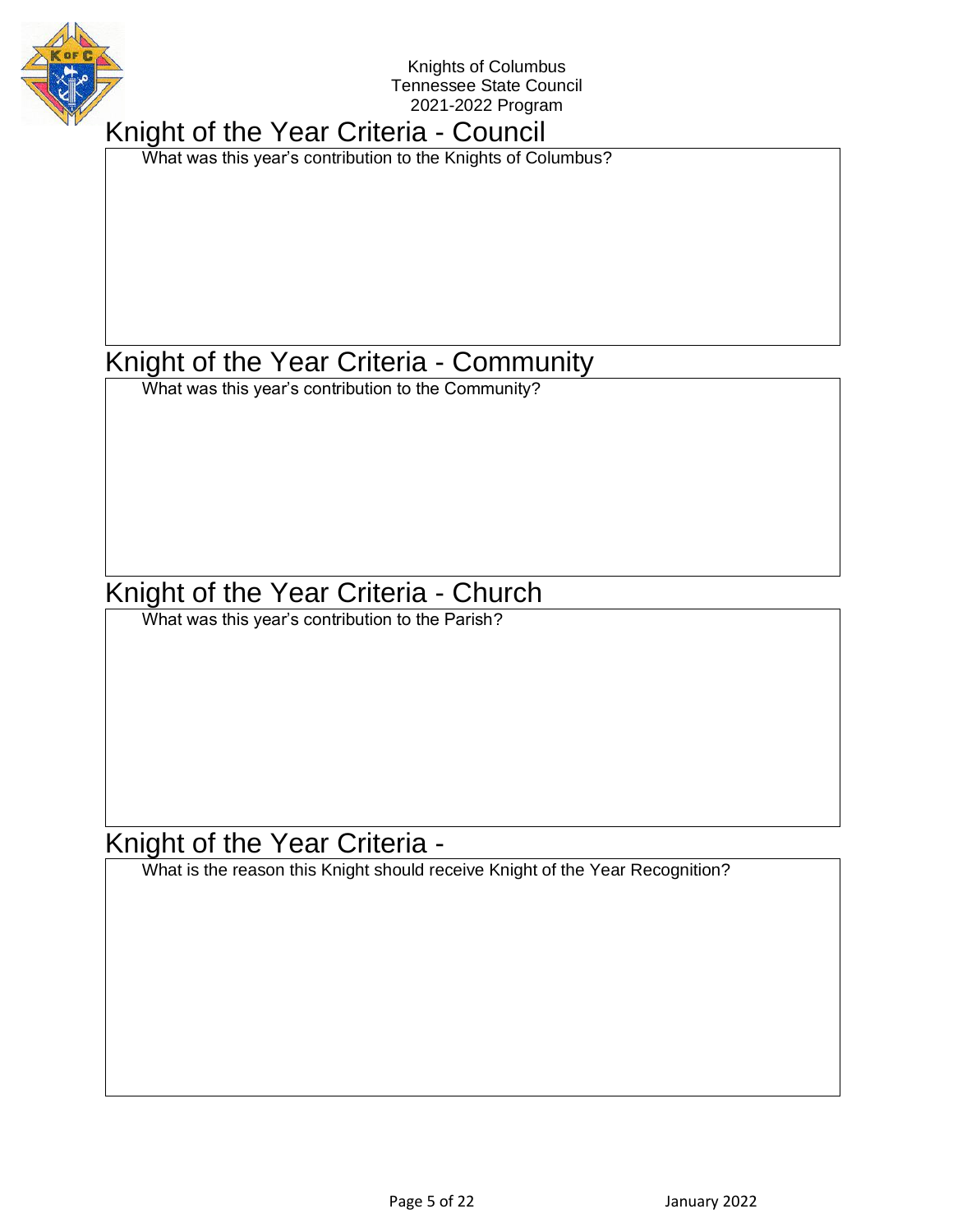

#### **Tennessee Family of the Year - Award Application**

| Personal data                      |        |              |     |
|------------------------------------|--------|--------------|-----|
| Member's Name                      |        |              |     |
|                                    |        |              |     |
| Spouse's Name                      |        |              |     |
|                                    |        |              |     |
| <b>Children's Names &amp; Ages</b> |        |              |     |
|                                    |        |              |     |
|                                    |        |              |     |
| <b>Street Address</b>              | City   | <b>State</b> | Zip |
|                                    |        |              |     |
| Phone                              | E-Mail |              |     |
|                                    |        |              |     |
| Parish                             | Pastor |              |     |
|                                    |        |              |     |

### Knights of Columbus data

| iniyinə vi volunludə dala              |                       |  |
|----------------------------------------|-----------------------|--|
| <b>Council Name</b>                    | <b>Council Number</b> |  |
| <b>Years of Service</b>                | <b>Highest Degree</b> |  |
| <b>Current Position in the Council</b> |                       |  |
| Degree Team Member                     | Degree Team Role(s)   |  |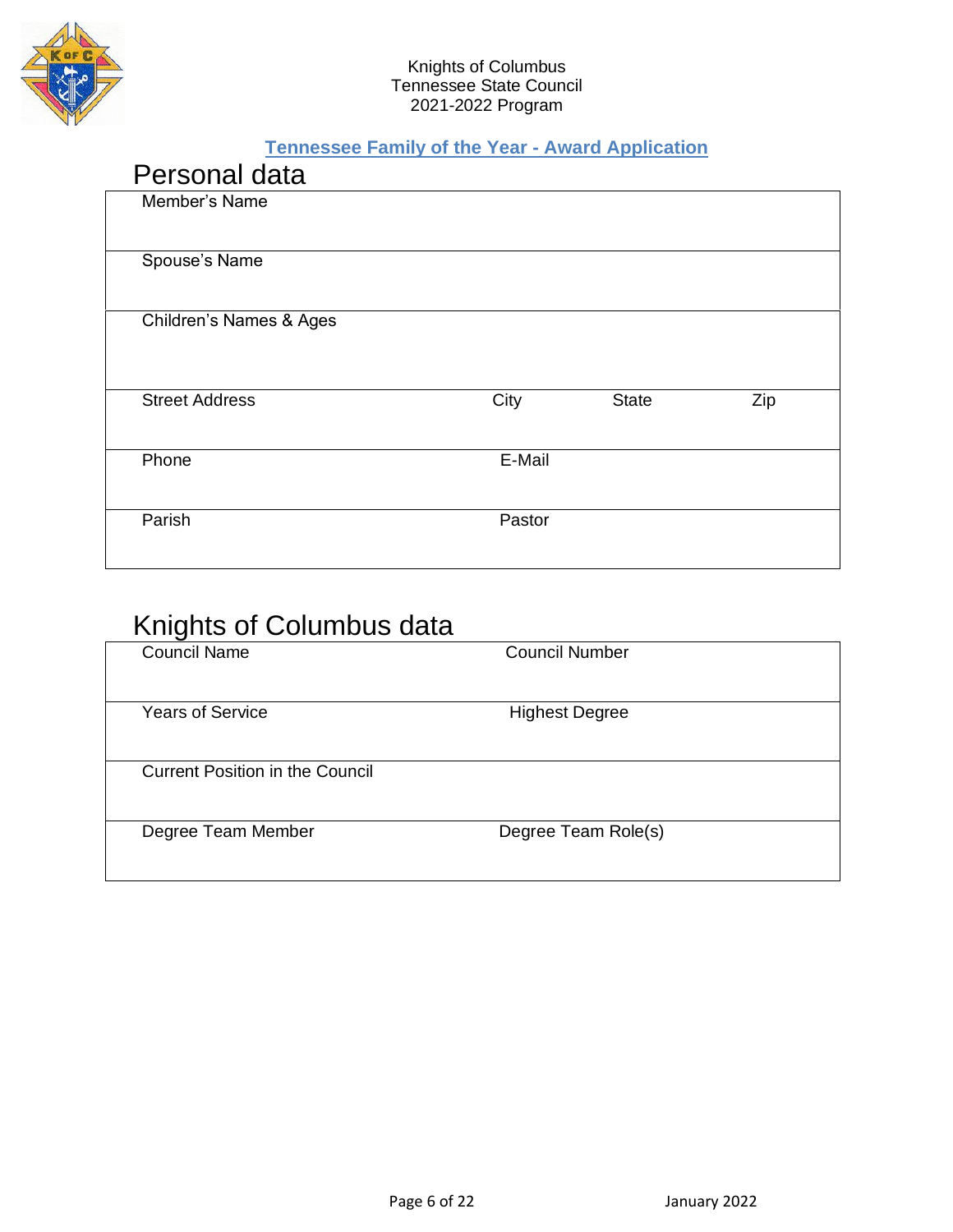

### Family of the Year Criteria - Council

What was this year's contribution to the Knights of Columbus?

### Family of the Year Criteria - Community

What was this year's contribution to the Community?

### Family of the Year Criteria - Church

What was this year's contribution to the Parish?

### Family of the Year Criteria -

What is the reason this Knight should receive Knight of the Year Recognition?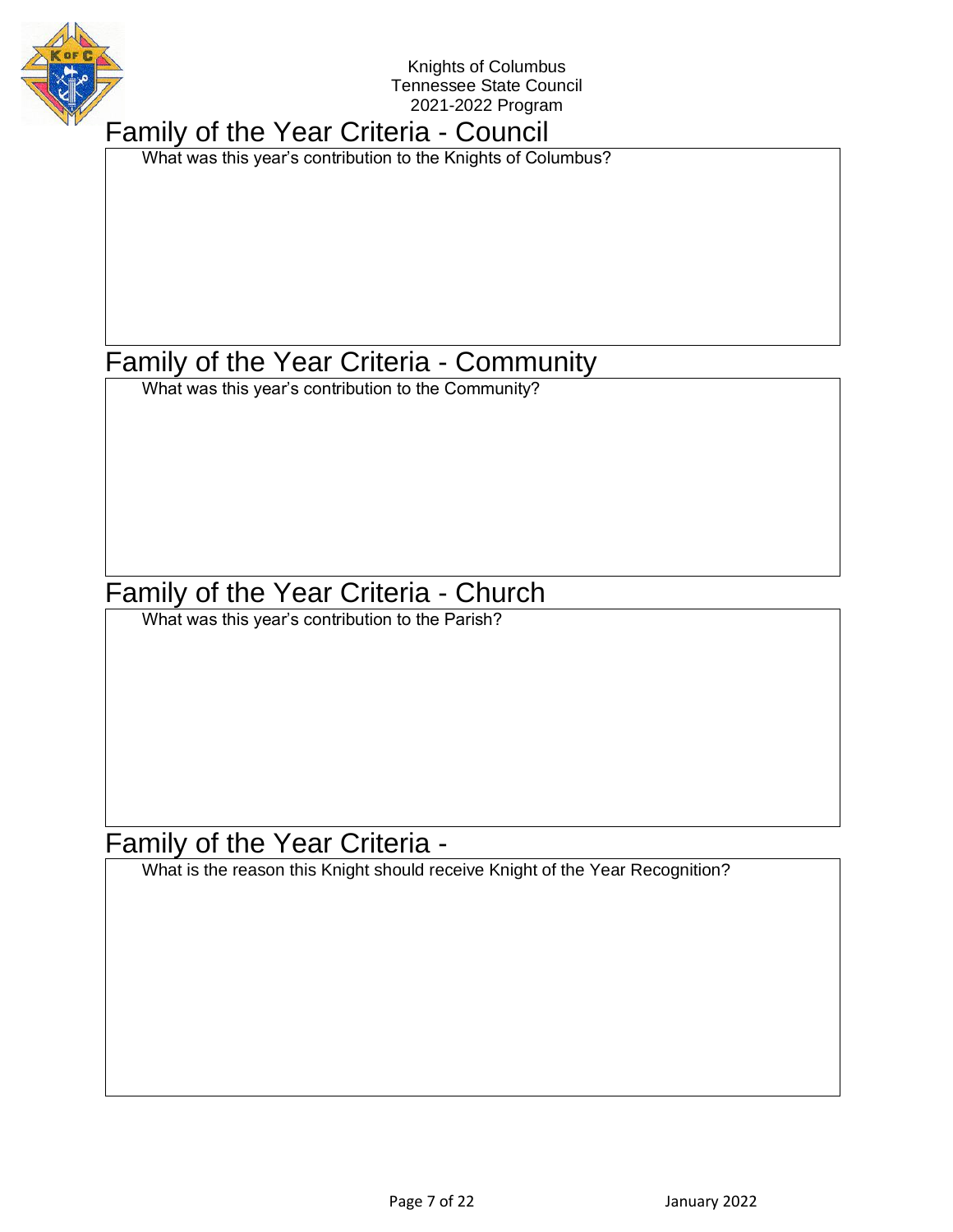

#### Knights of Columbus Tennessee State Council 2021-2022 Program **Tennessee Knight – Lifetime Achievement Award Application**

| Personal data                      |        |              |     |  |
|------------------------------------|--------|--------------|-----|--|
| Member's Name                      |        |              |     |  |
| Spouse's Name                      |        |              |     |  |
| <b>Children's Names &amp; Ages</b> |        |              |     |  |
| <b>Street Address</b>              | City   | <b>State</b> | Zip |  |
| Phone                              | E-Mail |              |     |  |
| Parish                             | Pastor |              |     |  |

### Knights of Columbus data

| ingino oi oolumbad dala                |                       |  |
|----------------------------------------|-----------------------|--|
| <b>Council Name</b>                    | <b>Council Number</b> |  |
| <b>Years of Service</b>                | <b>Highest Degree</b> |  |
| <b>Current Position in the Council</b> |                       |  |
| Degree Team Member                     | Degree Team Role(s)   |  |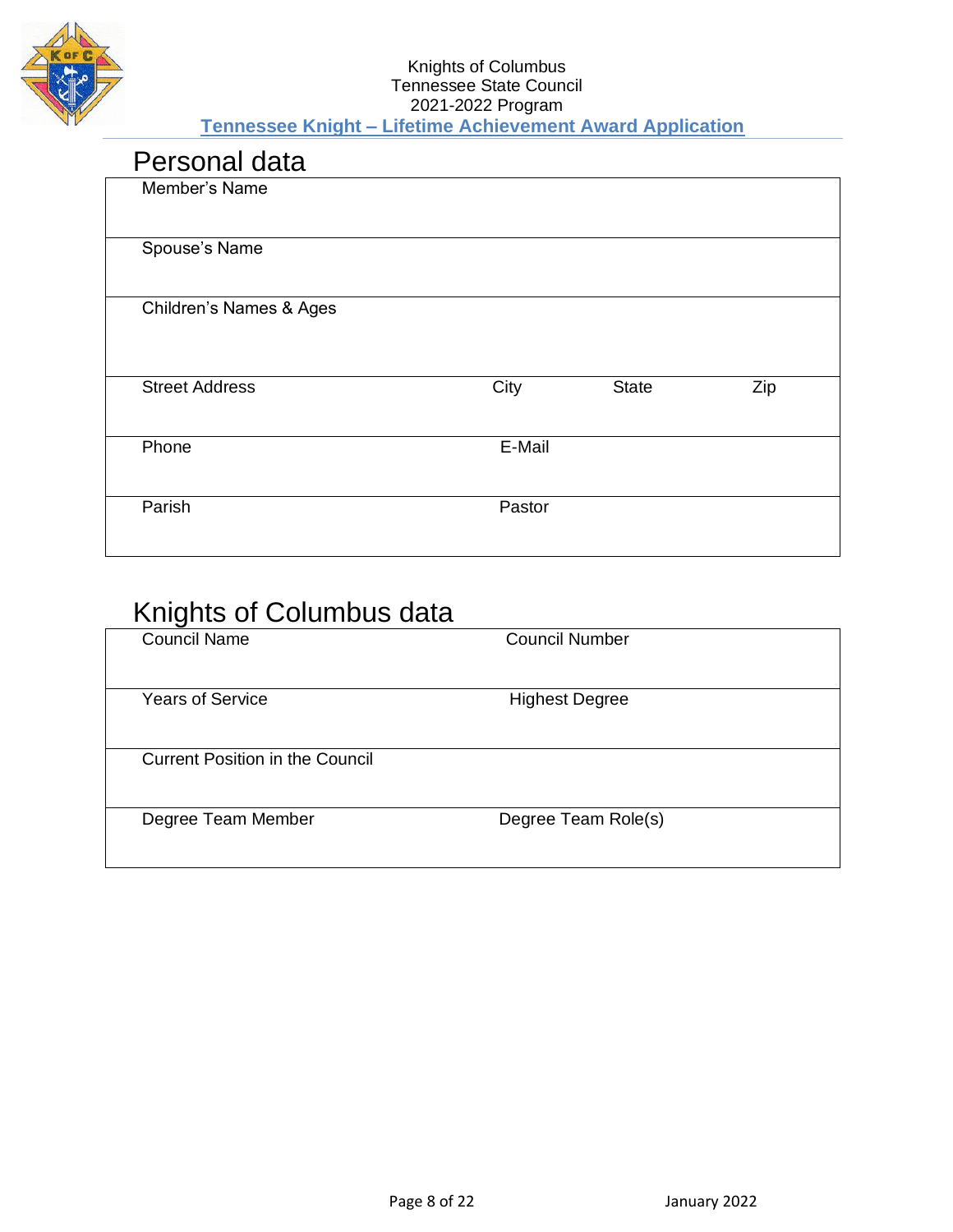

### Lifetime Achievement Criteria - Council

What was this Knights contribution to the Knights of Columbus?

### Lifetime Achievement Criteria - Community

What was this Knight's contribution to the Community?

### Lifetime Achievement Criteria - Church

What was this Knight's contribution to the Parish?

### Lifetime Achievement Criteria -

What is the reason this Knight should receive Lifetime Achievement Recognition?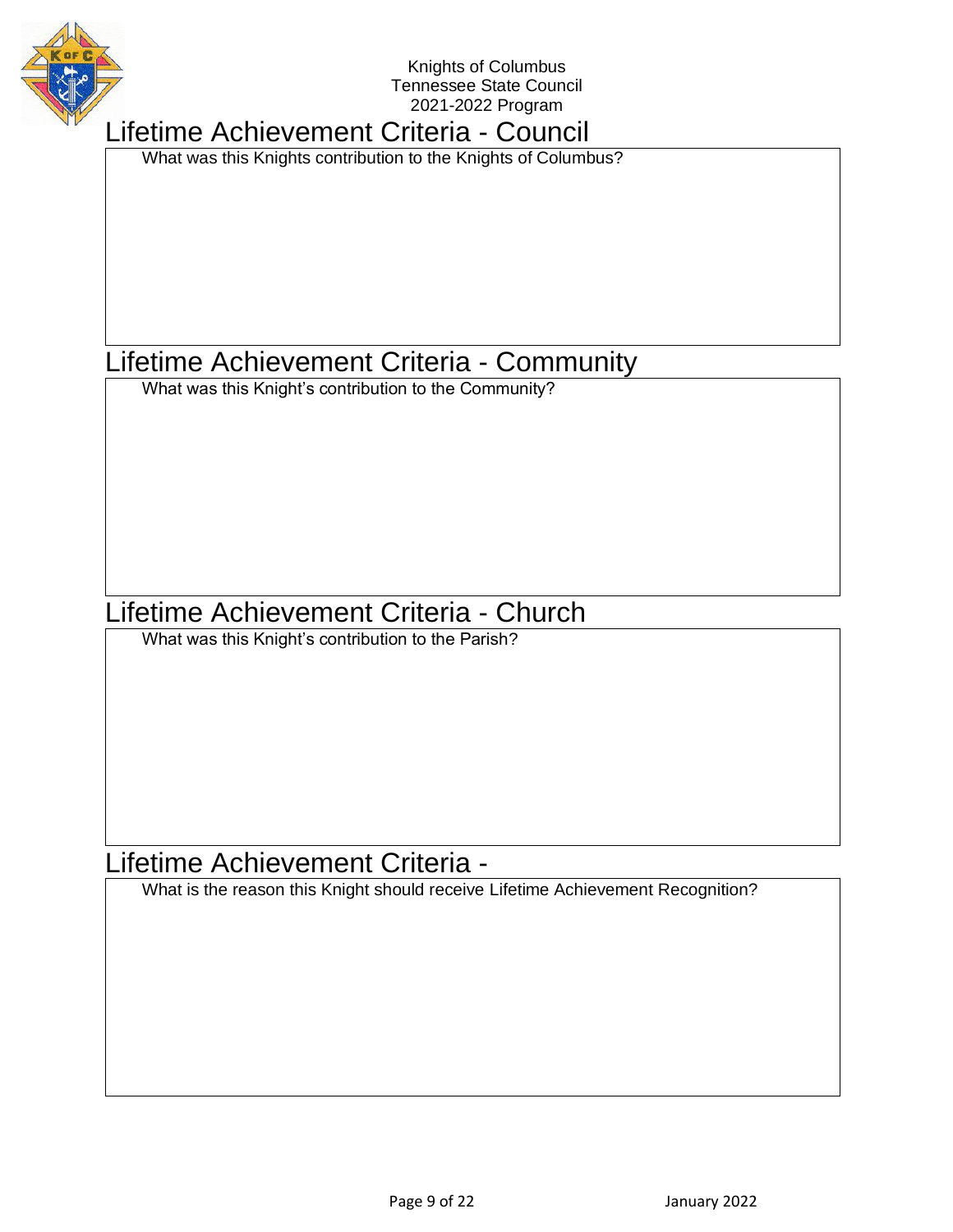

#### Knights of Columbus Tennessee State Council 2021-2022 Program **Tennessee State Deputy Award Requirements**

### **COUNCIL # \_\_\_\_\_\_**

#### *All Items Are Required, and must include paperwork as requested*

- 1) **Report of Council Officers (Form #185)** completed and returned to the Supreme Office with copies sent to the State Secretary and District Deputy, postmarked by August 1<sup>st</sup>
- 2) **Service Program Personnel Report (Form #365)** completed and returned to the Supreme Office with copies sent to the State Secretary and District Deputy, postmarked by August 31st
- 3) **Semiannual Audit Report (Form #1295)** for June 30th completed and returned to the Supreme Office with copies to the State Secretary and District Deputy, postmarked by August 31st
- 4) **Annual Survey of Fraternal Activities (Form #1728)** completed and returned to the Supreme Office with copies to the State Secretary and District Deputy, postmarked by January 31st
- 5) **Semiannual Audit Report (Form #1295)** for December 31st completed and returned to the Supreme Office with copies to the State Secretary and District Deputy postmarked by February 15<sup>th</sup>
- 6) Award application for your Council's **"Knight of the Year"** completed and mailed to the General Program Consultant postmarked by March 15<sup>th</sup>.
- 7) Award application for your Council's **"Family of the Year"** completed and mailed to the General Program Consultant postmarked by March 15<sup>th</sup>.
- 8) Copy of **Special Olympics (Form #4584)** by January 31st
- 9) Copy of **Tax form 990** filed by May 1st
- 10) Copy of Award application for the **Columbian Award (Form #SP-7**) completed and ready to submit to the Supreme Office (some items may not have been completed by 3/15) – assumes it will be submitted on or before 6/30 to Supreme.
- 11) At least one representative from your council, **MUST** attend the
	- i) State Kick off,
	- ii) Mid-Year,
	- iii) District meeting, and the
	- iv) State Convention.

**Due March 15th to State Program Director item # 9 & 10 No application, just send in copies of the three items Other criteria will be tracked by the state program staff**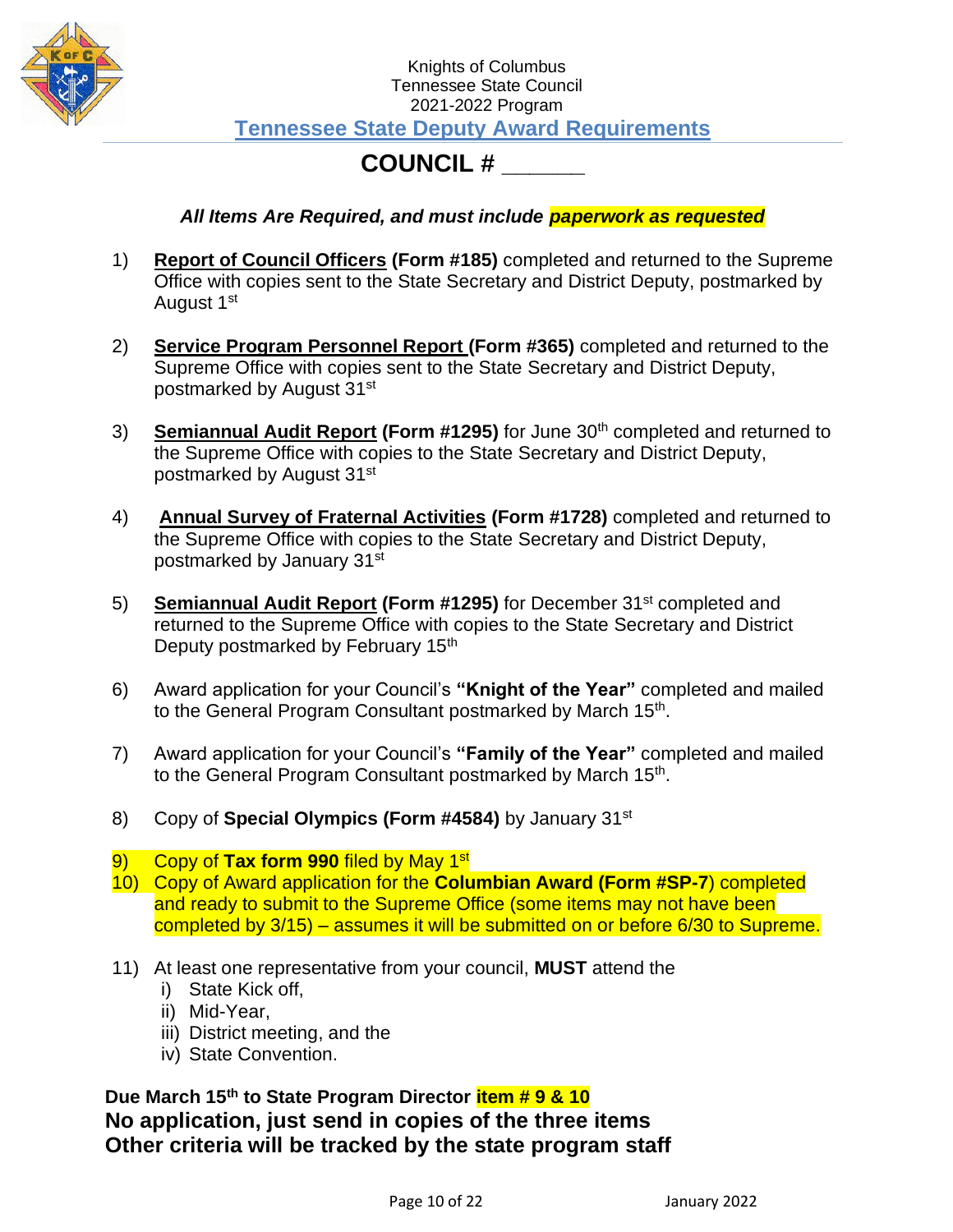

### Kimball Award (Preferably Council Life Director)

How does this knight advocate for life in the council, church, family, and community?

### Involvement

Describe involvement with a pro-life organization such as TN Right to Life, 40 Days for Life, Priests for Life, [marchforlifeaction.org,](http://marchforlifeaction.org/) Susan B Anthony list, Students for Life or other pro-life 401(c) organization.

### **Advocates**

Describe how this knight Advocates for pro-life legislation in community or at State and/or National Level.

#### Prayer

Describe how this knight Consistently prays for the unborn and those who are vulnerable, including Persecuted Christians and persons with disabilities.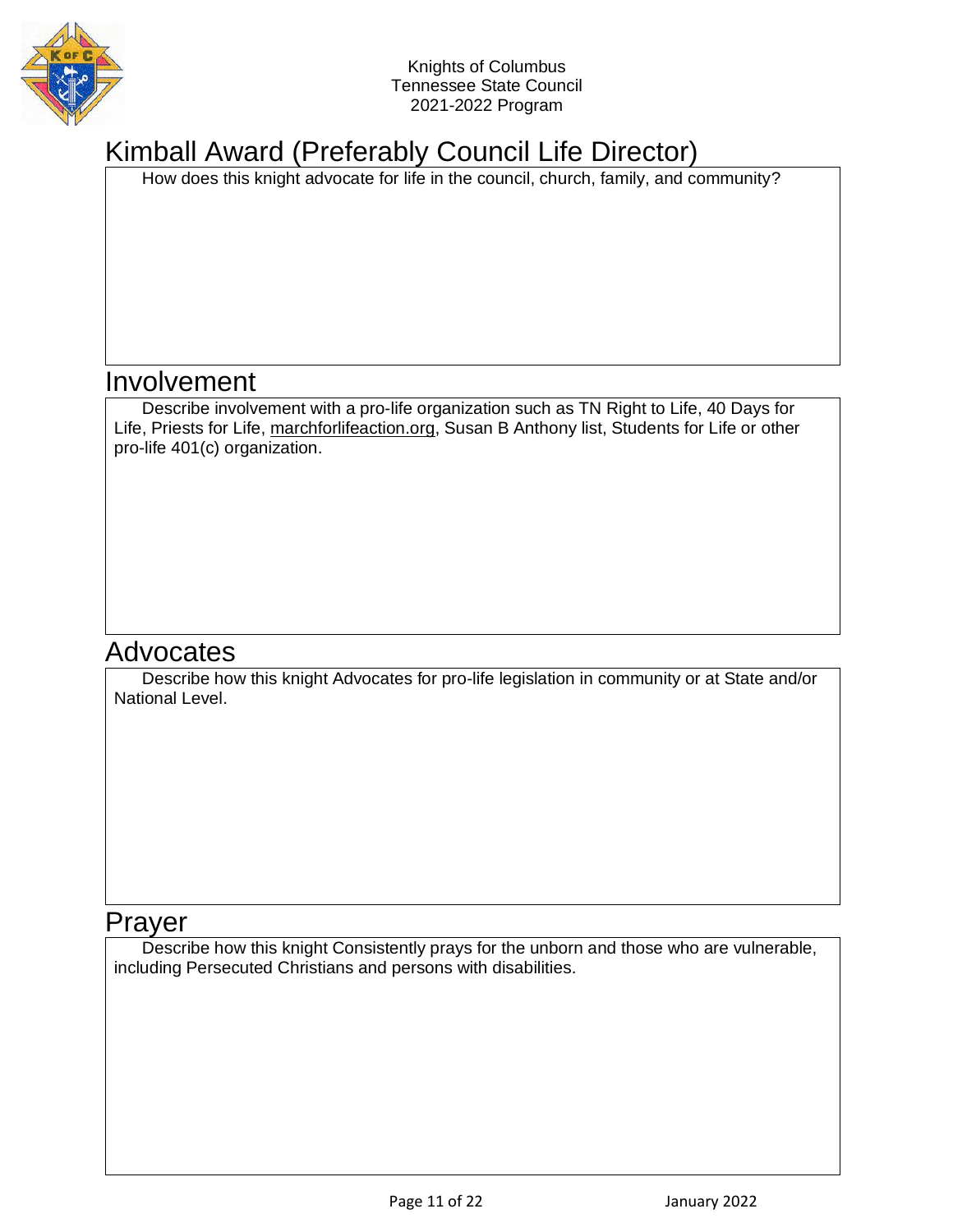

### **Tennessee State Chaplain's Award**

#### **Documentation Required for Completion of Activities**

#### **Parish Support (4 of the 6 are required)**

- 1. Promote increase in number of Knights serving as Ushers, Eucharistic Ministers, and Lectors.
- 2. Conduct Altar Server training for your Parish.
- 3. Knights participation in RCIA and/or sponsoring catechumens or participating in your parish's PRE/CCD program.
- 4. Knights to serving on Parish Council.
- 5. Sponsor Parish Cleanup.
- 6. Leading one of the parish's Fifth Sunday Rosary, leading parish weekly Rosaries, or participation in the Family Rosary Program.

#### **Spiritual Development (All 5 are required)**

- 1. Spiritual Reflection Program Under the guidance of your chaplain, the council plan opportunities for prayer and reflection together as a fraternity. Councils can attend a retreat or day of reflection together or perhaps organize a spiritual program event for the men of your parish.
- 2. Eucharistic Adoration / Holy Hour Eucharistic Adoration: If your Parish does *NOT* have Eucharistic Adoration, then start a mission or work with your pastor to organize regular holy hours of Eucharistic adoration. KofC holy hours could be particular prepared for men, complete with preaching, a communal rosary, and prayers to St. Joseph and Fr. McGivney. If your Parish already has Eucharistic Adoration, then Knights *MUST* have regular participation in the Parish Eucharistic Adoration.
- 3. Rosary or Liturgy of the Hours before Meetings
- 4. Corporate Penance Service Work with your pastor or chaplain to plan and execute a Corporate Penance Service for your council. Ideally this would take place during the Lenten season.
- 5. Knights Mass with Corporate Communion

#### **Clergy Support (4 of the 5 are required)**

- 1. Prayer for Priests Recite the prayer during the Rosary or Liturgy of the Hours before the meeting, or with the Prayer for Vocations during the meeting.
- 2. Support Clergy Retirement Provide occasional meals, doing yard work, or visiting with retired clergy or religious are but a few examples.
- 3. Conduct Clergy appreciation program –
- 4. Conduct Vocations Promotional Program for Parish Youth –
- 5. Support Annual Diocesan Seminarian or Postulates Dinner Support by organization, providing manpower, or providing at least \$300 financial support.

**Quarterly Meeting with Pastor – REQUIRED** – In order to strengthen our parishes, the council's goals and activities should align with the pastor's. A letter from your pastor or chaplain acknowledging the quarterly meetings and how the council is working to help strengthen and grow the spiritual life of the parish is required.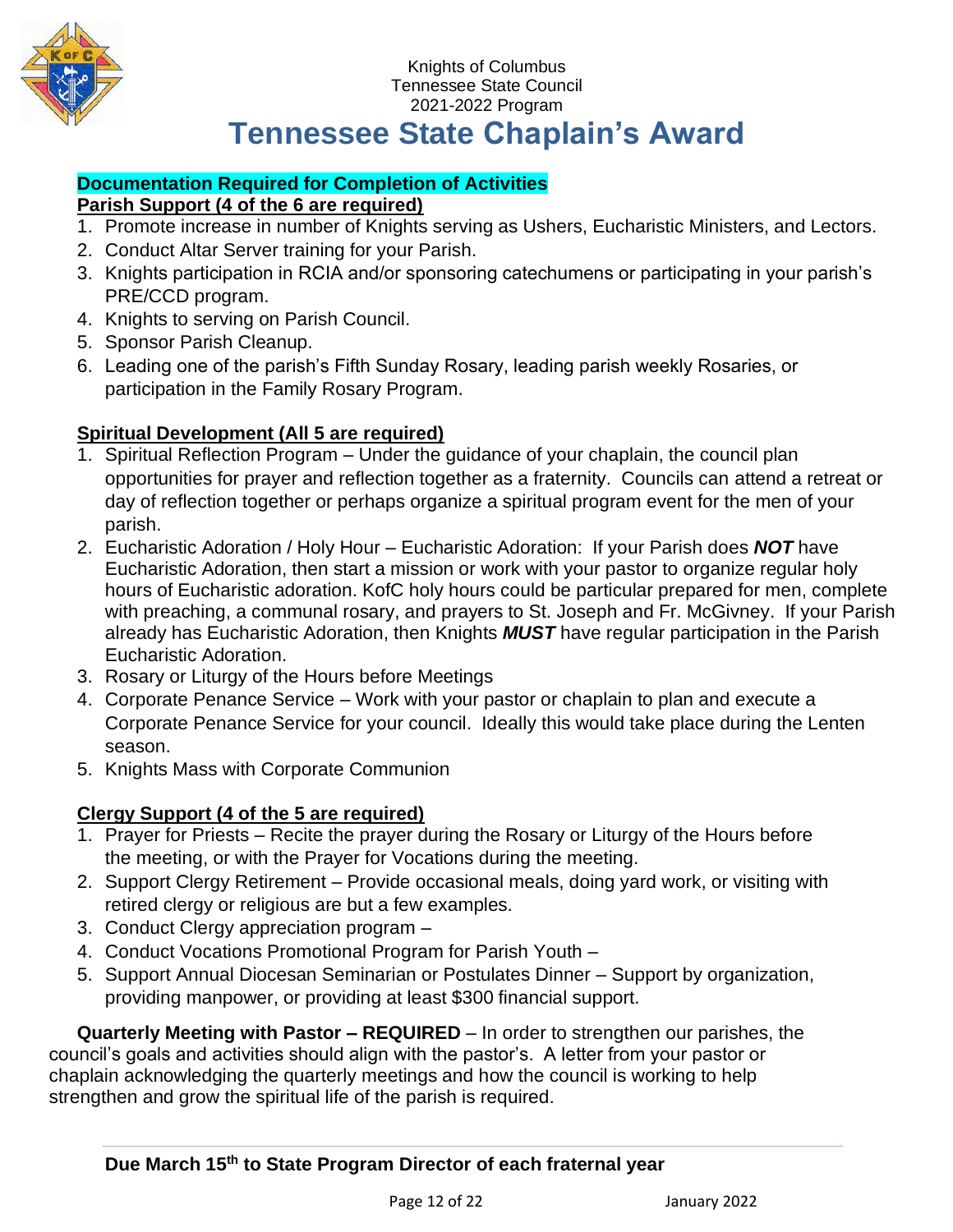|                                                                         | Knights of Columbus<br><b>Tennessee State Council</b><br>2021-2022 Program                                             |
|-------------------------------------------------------------------------|------------------------------------------------------------------------------------------------------------------------|
| KNIGHTS<br>OF COLUMBUS                                                  | <b>Tennessee State Chaplain's Award</b>                                                                                |
| IN SERVICE TO ONE. IN SERVICE TO ALL.                                   | <b>ENTRY FORM</b>                                                                                                      |
|                                                                         |                                                                                                                        |
|                                                                         |                                                                                                                        |
|                                                                         |                                                                                                                        |
|                                                                         |                                                                                                                        |
| <b>Parish Support</b>                                                   |                                                                                                                        |
|                                                                         |                                                                                                                        |
|                                                                         |                                                                                                                        |
|                                                                         | $\left(4\right)$ $\overline{\phantom{a}}$                                                                              |
| 2)                                                                      |                                                                                                                        |
| 3)                                                                      | <u> 2000 - 2000 - 2000 - 2000 - 2000 - 2000 - 2000 - 2000 - 2000 - 2000 - 2000 - 2000 - 2000 - 2000 - 2000 - 200</u>   |
| 4)<br>5)                                                                | <u> 1989 - Johann Stoff, deutscher Stoff, der Stoff, der Stoff, der Stoff, der Stoff, der Stoff, der Stoff, der S</u>  |
| 1)                                                                      |                                                                                                                        |
|                                                                         | <u> 1980 - Jan Barnett, fransk politiker (d. 1980)</u>                                                                 |
|                                                                         | <u> 2000 - Andreas Andreas Andreas Andreas Andreas Andreas Andreas Andreas Andreas Andreas Andreas Andreas Andreas</u> |
| <b>Spiritual Development</b><br><b>Clergy Support</b><br>2)<br>3)<br>4) |                                                                                                                        |

**DO NOT SUBMIT THIS REPORT FORM TO SUPREME COUNCIL**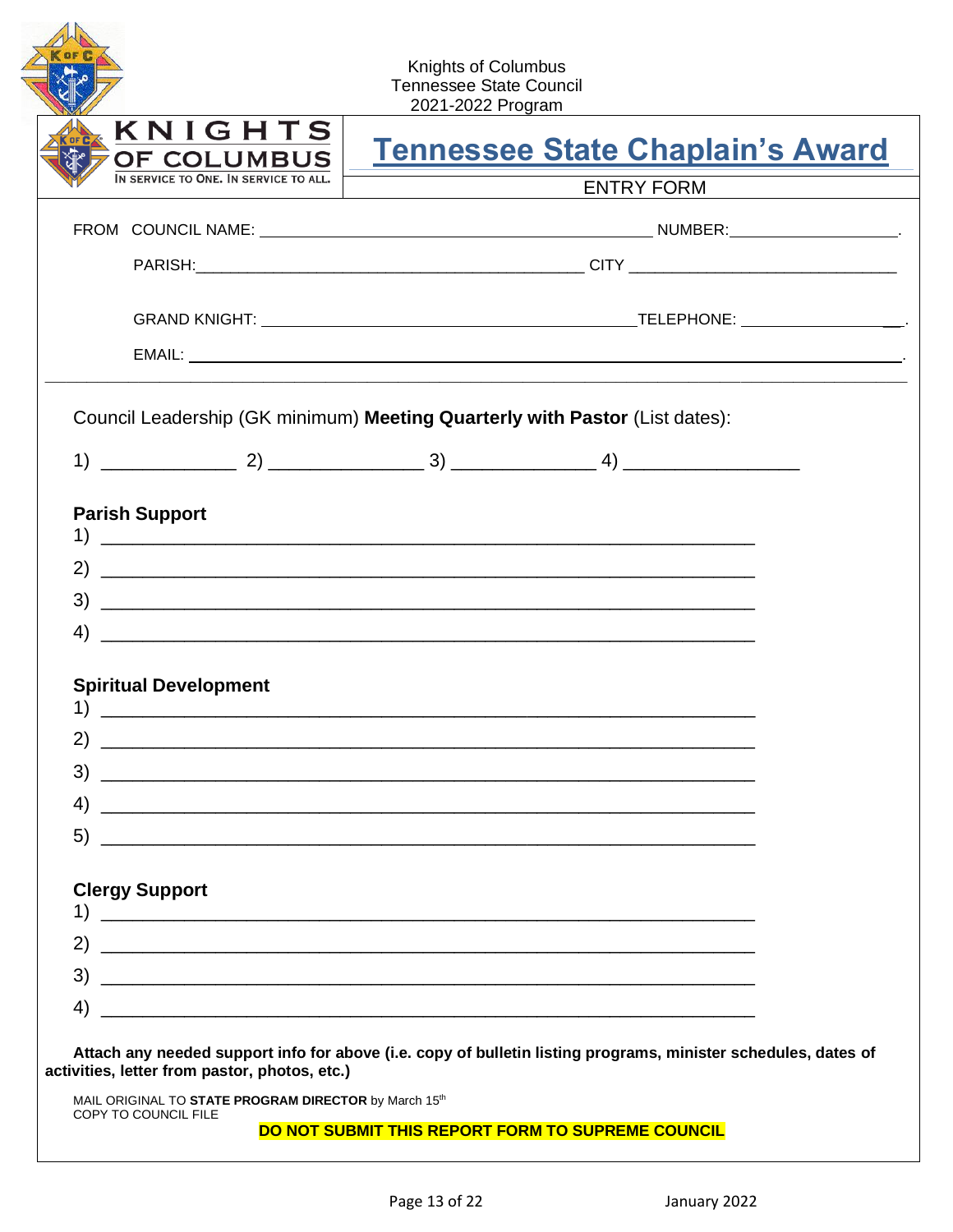

### **Documentation Required for Completion of Activities Faith (4 of the 5 are required)**

- 1. RSVP Adopt a seminarian, and communicate regularly providing spiritual, moral, and financial support. Notify the Bishop through the diocesan vocations office and provide the Bishop with periodic updates.
- 2. Recite the Prayer for Vocations at each council meeting.
- 3. Into the Breach Start reflection and study groups using the guide printed in the book. Solicit all men in the parish to participate, including those that might not yet be of our faith.
- 4. Holy Hour Work with pastors to organize regular holy hours of Eucharistic Adoration. KofC holy hours could be particular prepared for men, complete with preaching, a communal rosary, and prayers to St. Joseph and Fr. McGivney.
- 5. Sponsor a Vocations Awareness Mass and Information Day. Distribute copies of the Prayer for Vocations at the Mass, and ask Father to recite it before the end of Mass with the entire Congregation joining in. Distribute Vocations pamphlets after Mass to all those who are interested.

### **Family (4 of the 5 are required)**

- 1. Name a "Family of the Month" each month. Submit FOM Certificates to Supreme by deadline date. From the monthly "Family of the Month" winners, select a "Family of the Year" and nominate the family for the Tennessee Family of the Year Award.
- 2. Family Fully Alive The Family Fully Alive program provides monthly themes, reflections, meditations and family projects to help each family place God and the Catholic faith at the center of its life. Used as a devotional for all families throughout the liturgical year.
- 3. Consecration to the Holy Family Councils invite families of their parish to offer the prayer of Consecration to the Holy Family through which families invoke the protection of the Holy Family. A traditional recommendation is that this take place on the feast of the Holy Family, typically the first Sunday after Christmas.
- 4. Keep Christ in Christmas (Posada, Poster Contest, Creche Blessing/Tree Lighting, etc) A collection of activities that promote the season of Advent and Christmas in their proper context, centered on the nativity of Jesus. Through a variety of activities, councils promote the "true spirit" of Christmas in our homes, schools, and communities, and they evangelize society through their faithful acts and celebrations.
- 5. Participate in your parish's First Reconciliation, First Holy Communion, and Confirmation.

### **Life (4 of the 5 are required)**

- 1. Send a representative to a local or national Right-To-Life March.
- 2. Provide a recognized Culture of Life organization with financial or manpower assistance.
- 3. Novena for Life The protection of life is a sustained prayer intention of the Church and our Knights of Columbus councils. A council can promote 9 days of prayer for a culture of life both in the parish and in our homes. These novenas could proceed or end with major feast days or pro-life events.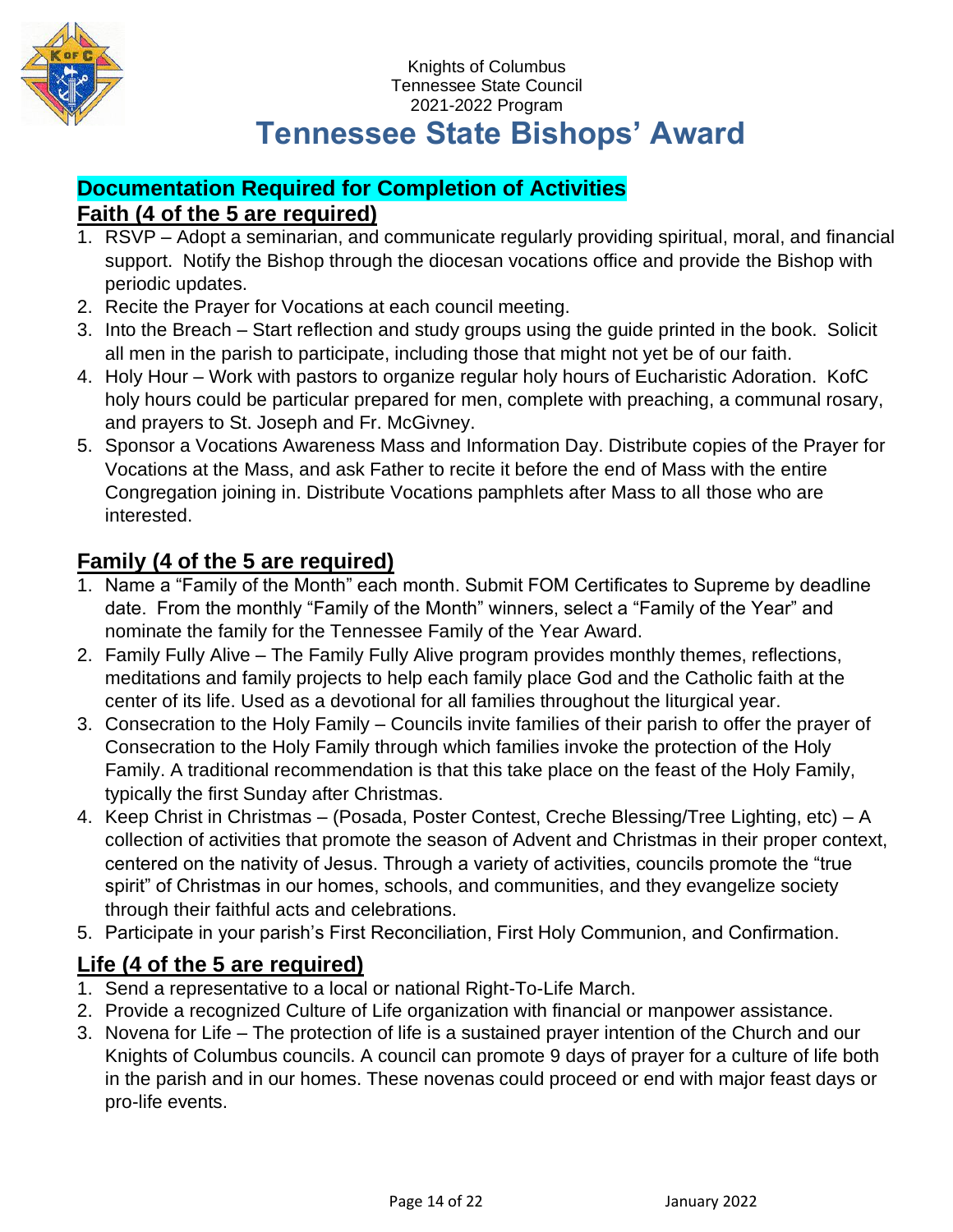

### **Tennessee State Bishops' Award – Continued**

### **Life Continued (4 of the 5 are required)**

- 4. Participate in the MR Campaign by raising funds for the current year and distribute the previous year's funds.
- 5. Silver Rose Eight silver roses now take various routes across the North American continent from Canada to Mexico. Every pilgrimage stop of the rose is an occasion for prayer and spiritual renewal centered on the rosary. The events share with participants the message of Our Lady of Guadalupe.

### **Community (4 of the 5 are required)**

- 1. Homeless Assistance Councils are encouraged to organize or participate in a program that addresses the needs of those who are homeless in their community with the intention to provide them dignity, hope, and love. Activities include cooking soup kitchen meals, volunteering or operating a food pantry, and participating in mission trip as a parish.
- 2. Global Wheelchair Mission Councils are encouraged to donate at least \$150 for a wheelchair. Through partnerships, councils can purchase a case of at least 100 wheelchairs for their own donation sites.
- 3. Coats for Kids Councils across North America can purchase new winter coats for children of low-income families at a discount and to distribute them to families in need in their local communities. Coats purchased at a cost of US\$220 per case of 12 coats. In order to qualify for the Bishops' Award, coats do not need to be purchased from Supreme.
- 4. Special Olympics Participation with local or state Special Olympics events (more than 100 combined man hours), hosting awards dinners, or a financial contribution of \$500 or greater to a local or state chapter.
- 5. Promote, organize, and conduct a movement or project to assist the physically and mentally challenged in your Council area or community.

#### **Due March 15 th to State Program Director of each fraternal year**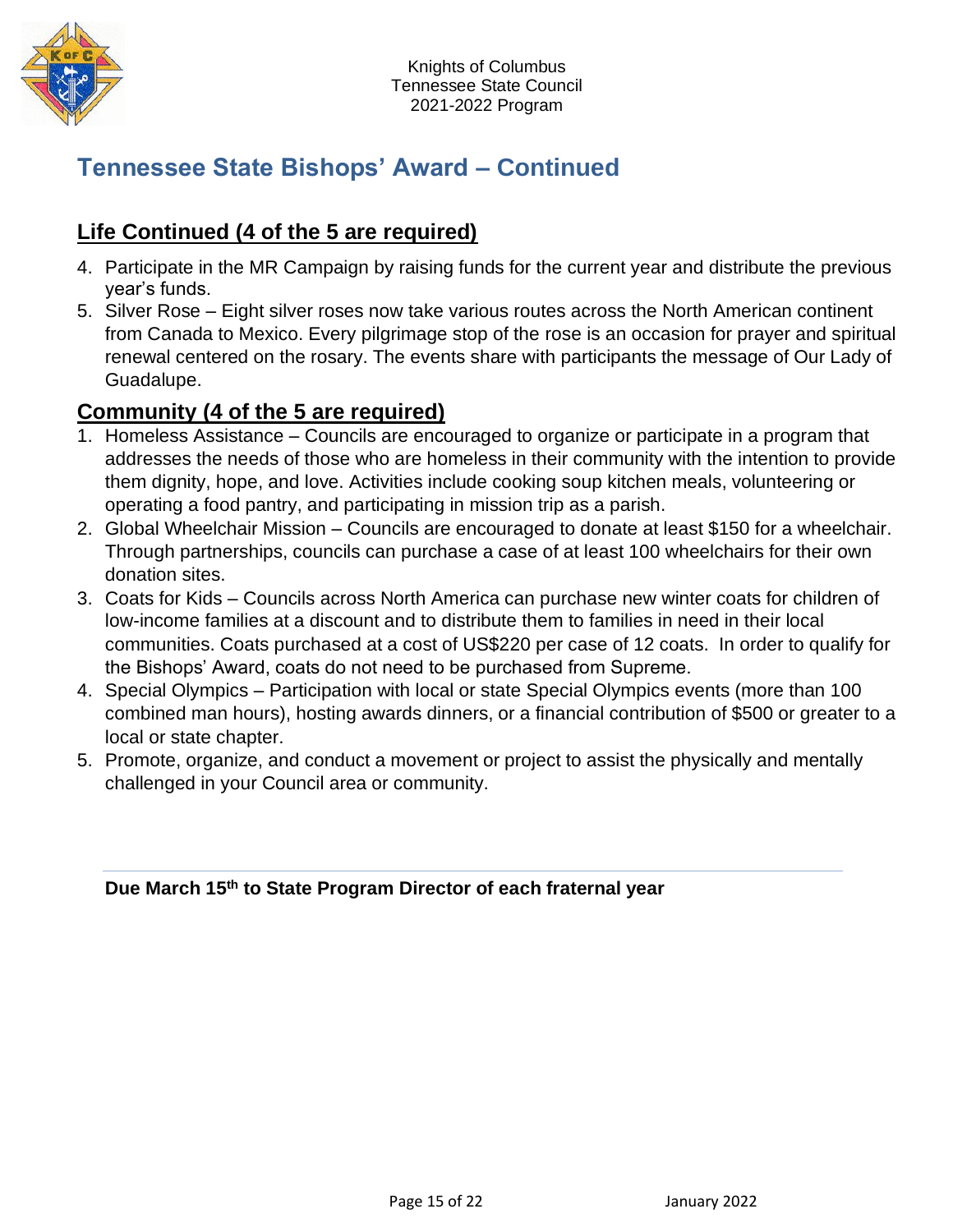| OF COLUMBUS                                                       | <b>Tennessee State Bishop's Award</b>                                                                   |
|-------------------------------------------------------------------|---------------------------------------------------------------------------------------------------------|
| IN SERVICE TO ONE. IN SERVICE TO ALL.                             | <b>ENTRY FORM</b>                                                                                       |
|                                                                   |                                                                                                         |
|                                                                   |                                                                                                         |
|                                                                   |                                                                                                         |
|                                                                   |                                                                                                         |
| <b>Faith Activities</b>                                           |                                                                                                         |
|                                                                   |                                                                                                         |
|                                                                   |                                                                                                         |
|                                                                   |                                                                                                         |
| <b>Family Activities</b>                                          |                                                                                                         |
|                                                                   |                                                                                                         |
|                                                                   | <u> 2000 - Jan Barnett, amerikansk politik (d. 1982)</u>                                                |
|                                                                   |                                                                                                         |
|                                                                   |                                                                                                         |
|                                                                   |                                                                                                         |
|                                                                   |                                                                                                         |
|                                                                   |                                                                                                         |
|                                                                   |                                                                                                         |
|                                                                   |                                                                                                         |
| 4)<br><b>Life Activities</b><br><b>Community Activities</b><br>4) | $2)$ $\overline{\phantom{a}}$<br><u> 1989 - Jan Samuel Barbara, margaret eta biztanleria (h. 1988).</u> |

#### DO NOT SUBMIT THIS REPORT FORM TO SUPREME COUNCIL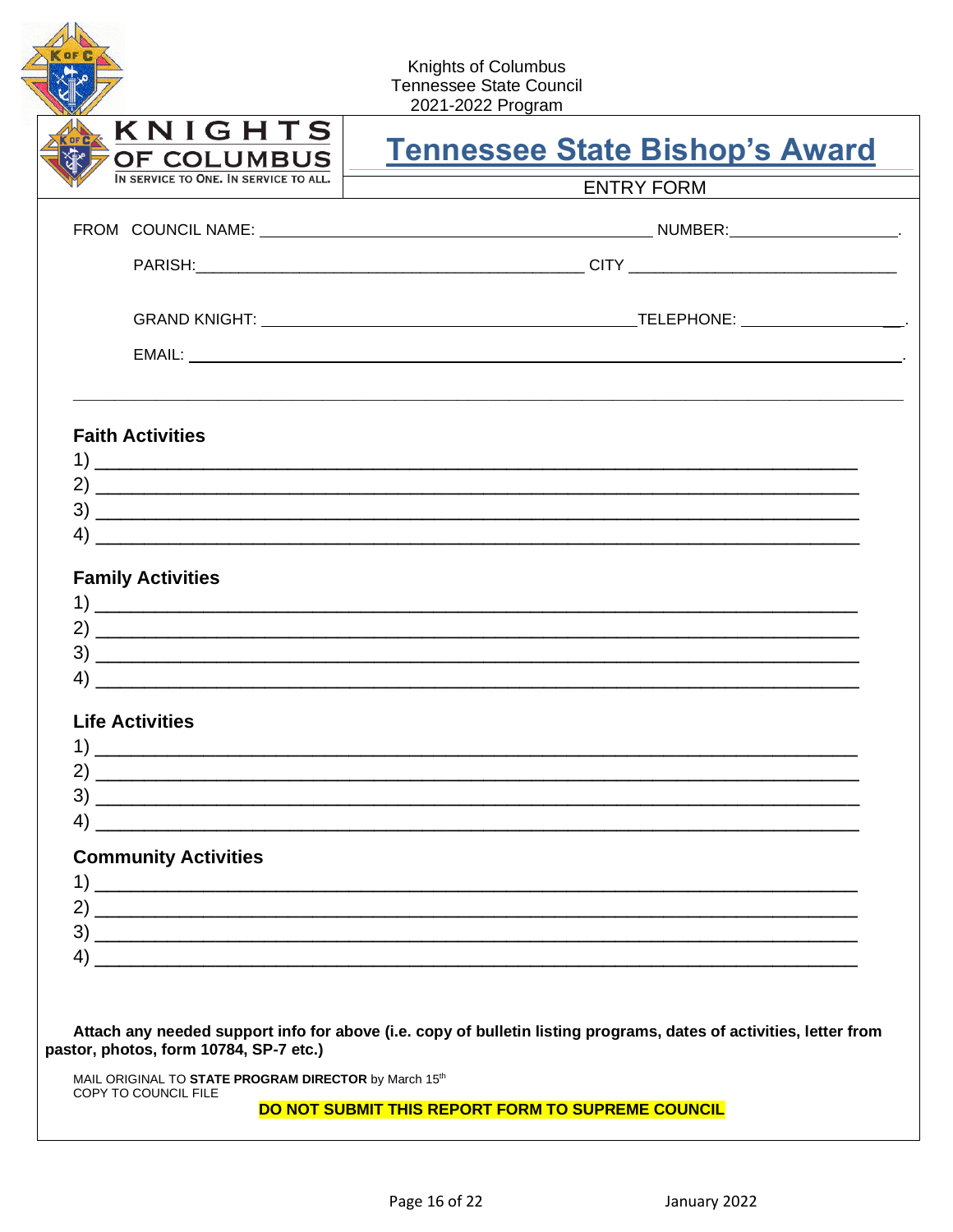|                                                                                                        | <b>Knights of Columbus</b><br><b>Tennessee State Council</b><br>2021-2022 Program                |  |
|--------------------------------------------------------------------------------------------------------|--------------------------------------------------------------------------------------------------|--|
| KNIGHTS                                                                                                | <b>DISTRICT DEPUTY AWARD APPLICATION</b>                                                         |  |
| OF COLUMBUS<br>IN SERVICE TO ONE. IN SERVICE TO ALL.                                                   | <b>ENTRY FORM</b>                                                                                |  |
| DIRECTOR.                                                                                              | THIS REPORTING FORM MUST BE COMPLETED BY EACH DISTRICT DEPUTY AND FORWARDED TO THE STATE PROGRAM |  |
|                                                                                                        |                                                                                                  |  |
|                                                                                                        |                                                                                                  |  |
|                                                                                                        |                                                                                                  |  |
|                                                                                                        |                                                                                                  |  |
| LOCATION: <u>CONSIDERING TOWN OR CITY</u>                                                              | <b>STATE</b>                                                                                     |  |
| supported the state council's theme and or goals. This section must be completed.)                     |                                                                                                  |  |
|                                                                                                        |                                                                                                  |  |
|                                                                                                        |                                                                                                  |  |
|                                                                                                        |                                                                                                  |  |
|                                                                                                        |                                                                                                  |  |
|                                                                                                        |                                                                                                  |  |
| MAIL ORIGINAL TO STATE PROGRAM DIRECTOR by March 15th<br>COPY TO DISTRICT DEPUTY FILE and COUNCIL FILE |                                                                                                  |  |
|                                                                                                        | DO NOT SUBMIT THIS REPORT FORM TO SUPREME COUNCIL                                                |  |
|                                                                                                        |                                                                                                  |  |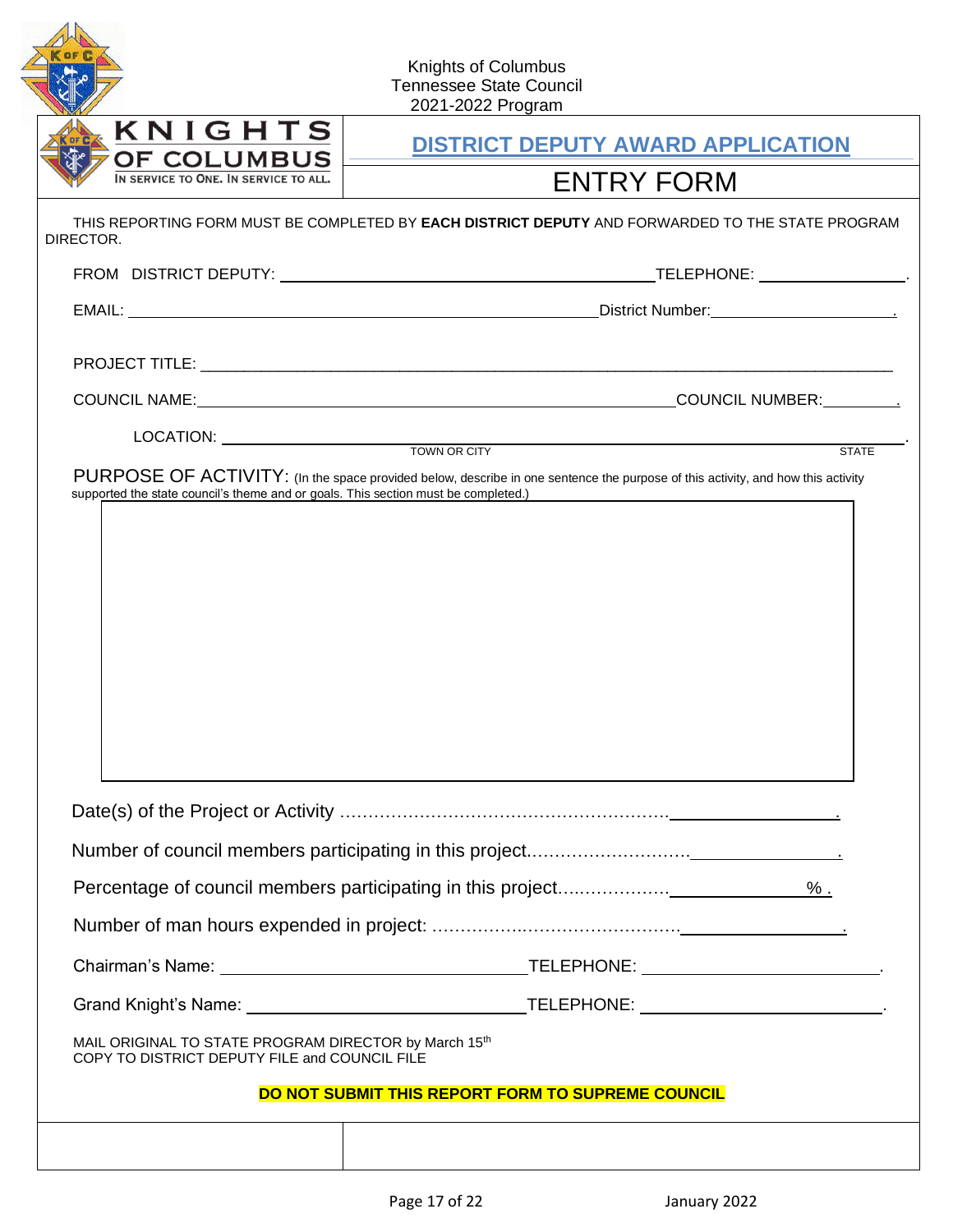| KNIGHTS                                                                                                                                                                 |                  | <b>STATE ACTIVITY AWARDS</b> |              |
|-------------------------------------------------------------------------------------------------------------------------------------------------------------------------|------------------|------------------------------|--------------|
| <b>OF COLUMBUS</b><br>IN SERVICE TO ONE. IN SERVICE TO ALL.                                                                                                             |                  | <b>ENTRY FORM</b>            |              |
| THIS REPORTING FORM MUST BE COMPLETED BY EACH COUNCIL AND FORWARDED TO THE STATE COUNCIL.<br>(A SEPARATE REPORTING FORM SHOULD BE COMPLETED FOR EACH PROGRAM CATEGORY.) |                  |                              |              |
| CATEGORY (MARK ONE):                                                                                                                                                    | $\square$ FAITH  | $\Box$ COMMUNITY             | □ VOCATIONS  |
|                                                                                                                                                                         | $\square$ FAMILY | $\Box$ LIFE                  |              |
|                                                                                                                                                                         |                  |                              |              |
|                                                                                                                                                                         |                  |                              |              |
|                                                                                                                                                                         |                  |                              |              |
|                                                                                                                                                                         |                  | LOCATION: TOWN OR CITY       | <b>STATE</b> |
|                                                                                                                                                                         |                  |                              |              |
| PURPOSE OF ACTIVITY: (In the space provided below, briefly describe the purpose of this activity. This section must be completed.)                                      |                  |                              |              |
|                                                                                                                                                                         |                  |                              |              |
|                                                                                                                                                                         |                  |                              |              |
|                                                                                                                                                                         |                  |                              |              |
|                                                                                                                                                                         |                  |                              |              |
|                                                                                                                                                                         |                  |                              |              |
|                                                                                                                                                                         |                  |                              |              |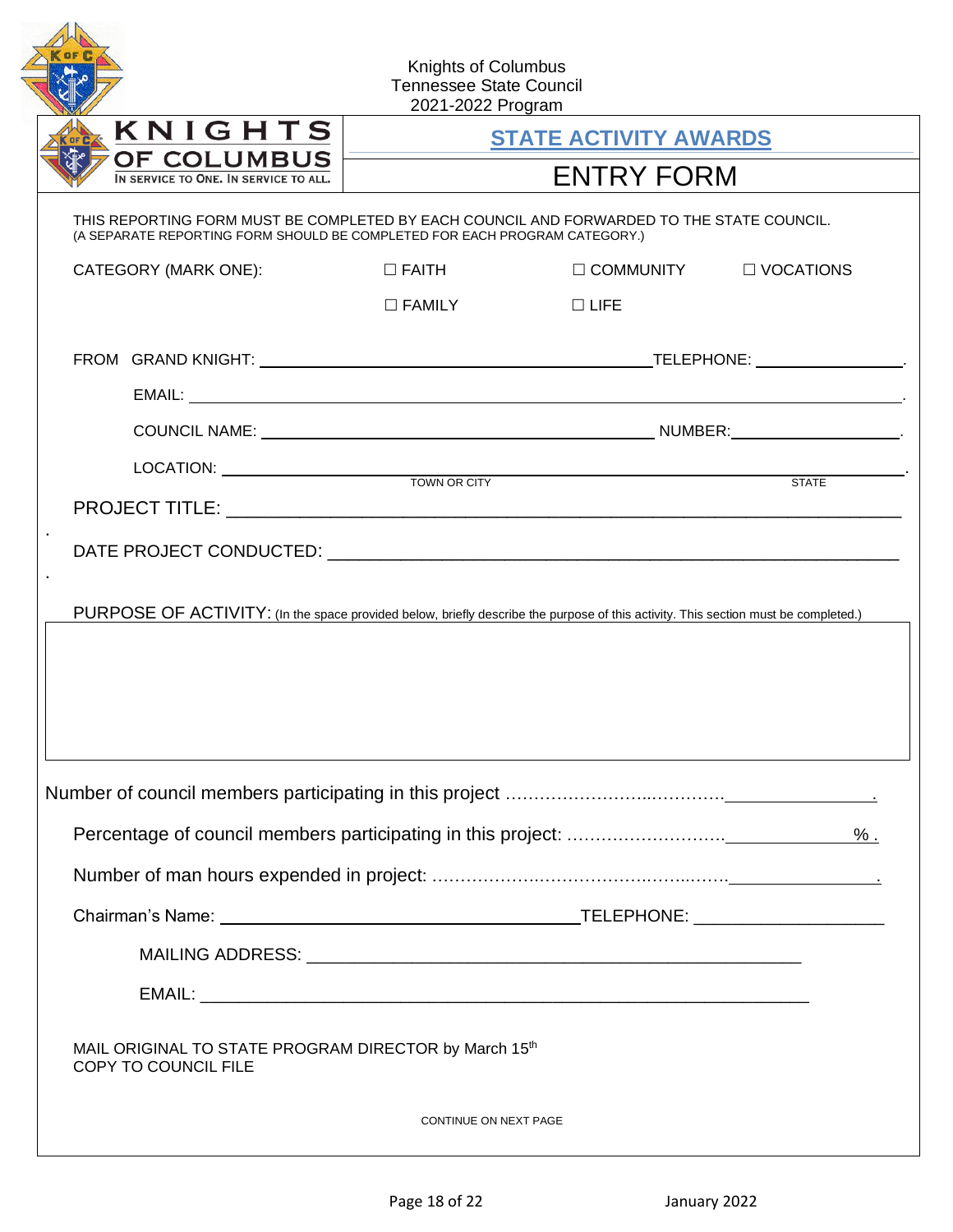

Describe project in detail. Use additional paper if necessary. Supplementary material may be submitted along with the nomination. Accompanying materials can include letters, testimonials, news clippings, photographs, pamphlets, etc. Do not submit tapes, videocassettes, DVD'S, display materials, films, etc., as they will not be considered in judging the nomination.

Describe below the membership component of this activity

 **ATTEST: \_\_\_\_\_\_\_\_\_\_\_\_\_\_\_\_\_\_\_\_\_\_\_\_\_\_\_\_\_\_\_ Signed:\_\_\_\_\_\_\_\_\_\_\_\_\_\_\_\_\_\_\_\_\_\_\_\_\_\_\_\_\_\_\_\_\_**

**(State Deputy) (Grand Knight) DO NOT SUBMIT THIS REPORT FORM TO SUPREME COUNCIL**

**ENTRY MUST BE RECEIVED BY THE STATE COUNCIL TO BE ELIGIBLE FOR THE COMPETITION**

**For more information on the Service Programs go to** [www.kofc.org](http://www.kofc.org/)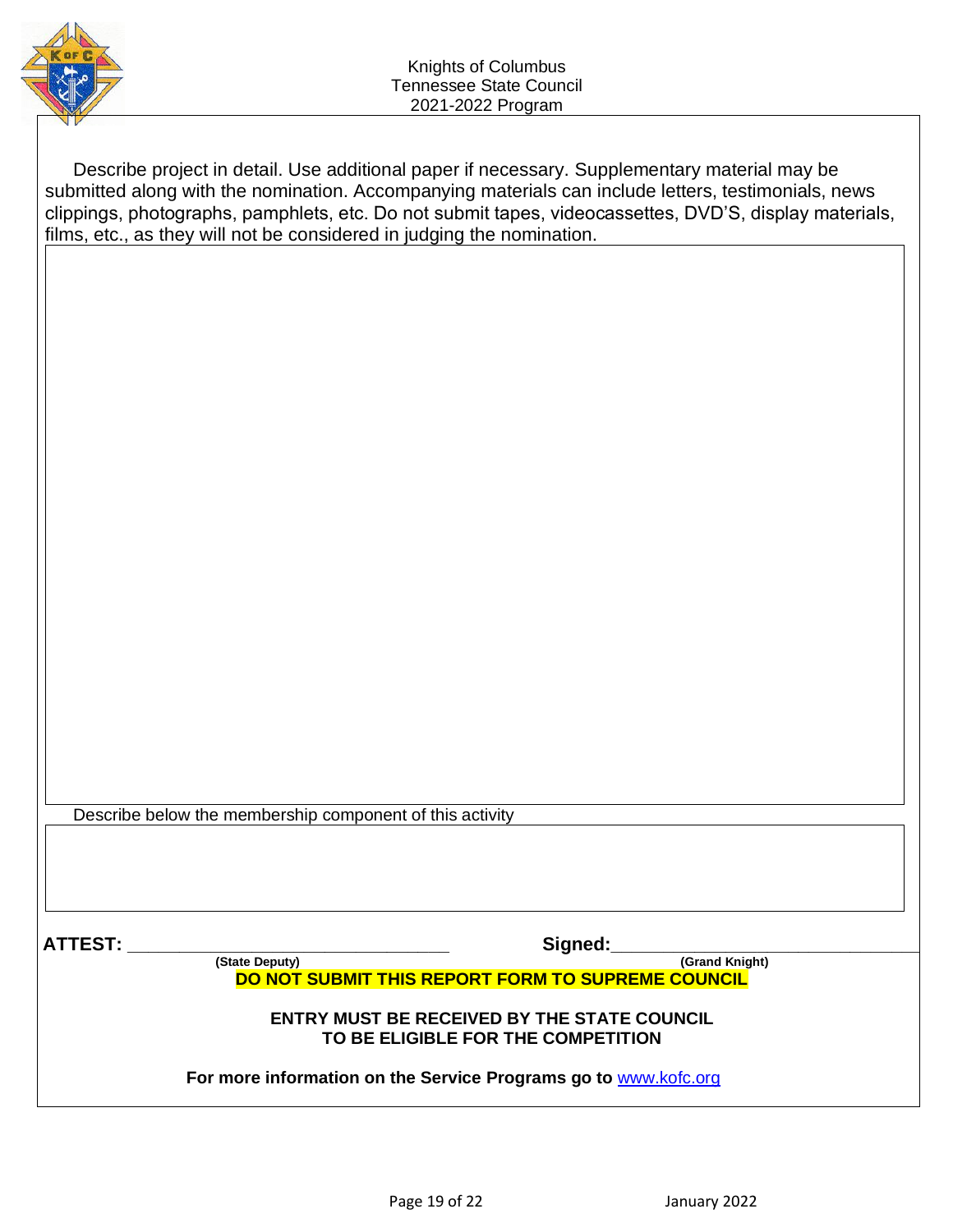|                                                                    | Knights of Columbus<br><b>Tennessee State Council</b><br>2021-2022 Program                                            |
|--------------------------------------------------------------------|-----------------------------------------------------------------------------------------------------------------------|
| KNIGHTS                                                            | <b>STATE COUNCIL MEMBERSHIP PROGRAM AWARD</b>                                                                         |
| OF COLUMBUS<br>IN SERVICE TO ONE. IN SERVICE TO ALL.               | <b>ENTRY FORM</b>                                                                                                     |
|                                                                    |                                                                                                                       |
|                                                                    |                                                                                                                       |
|                                                                    |                                                                                                                       |
|                                                                    |                                                                                                                       |
|                                                                    | <b>STATE</b><br>The Goal is for every eligible catholic man to be given an opportunity to become a Knight of Columbus |
| <b>I. Organization</b> (5 points each)                             | you should score points in each category and a minimum of 100 points required                                         |
| Membership Chairman                                                |                                                                                                                       |
| <b>Membership Committee</b>                                        |                                                                                                                       |
| <b>Admission Committee</b>                                         |                                                                                                                       |
| <b>Retention Chairman</b><br><b>Retention Committee</b>            |                                                                                                                       |
| <b>II. Planning (5points each)</b><br>One New Member each<br>Month |                                                                                                                       |
| <b>Officers Challenge</b><br>One New Member                        |                                                                                                                       |
| Parish Membership<br><b>Drive</b>                                  |                                                                                                                       |
| Membership<br>Invitation by Mail                                   |                                                                                                                       |
| Develop and Use a<br><b>Prospect List</b>                          |                                                                                                                       |
| <b>Fraternal Benefits</b><br><b>Night for Parish</b>               |                                                                                                                       |
| <b>Recruit Former</b><br><b>Members</b>                            |                                                                                                                       |
| <b>Recruit Transfers into</b><br>Area                              |                                                                                                                       |
| <b>Recruit RCIA</b>                                                |                                                                                                                       |
| <b>Recruit Young Men</b>                                           |                                                                                                                       |
| <b>Boy Scouts</b>                                                  |                                                                                                                       |
| Recruit Young Men<br>Squires                                       |                                                                                                                       |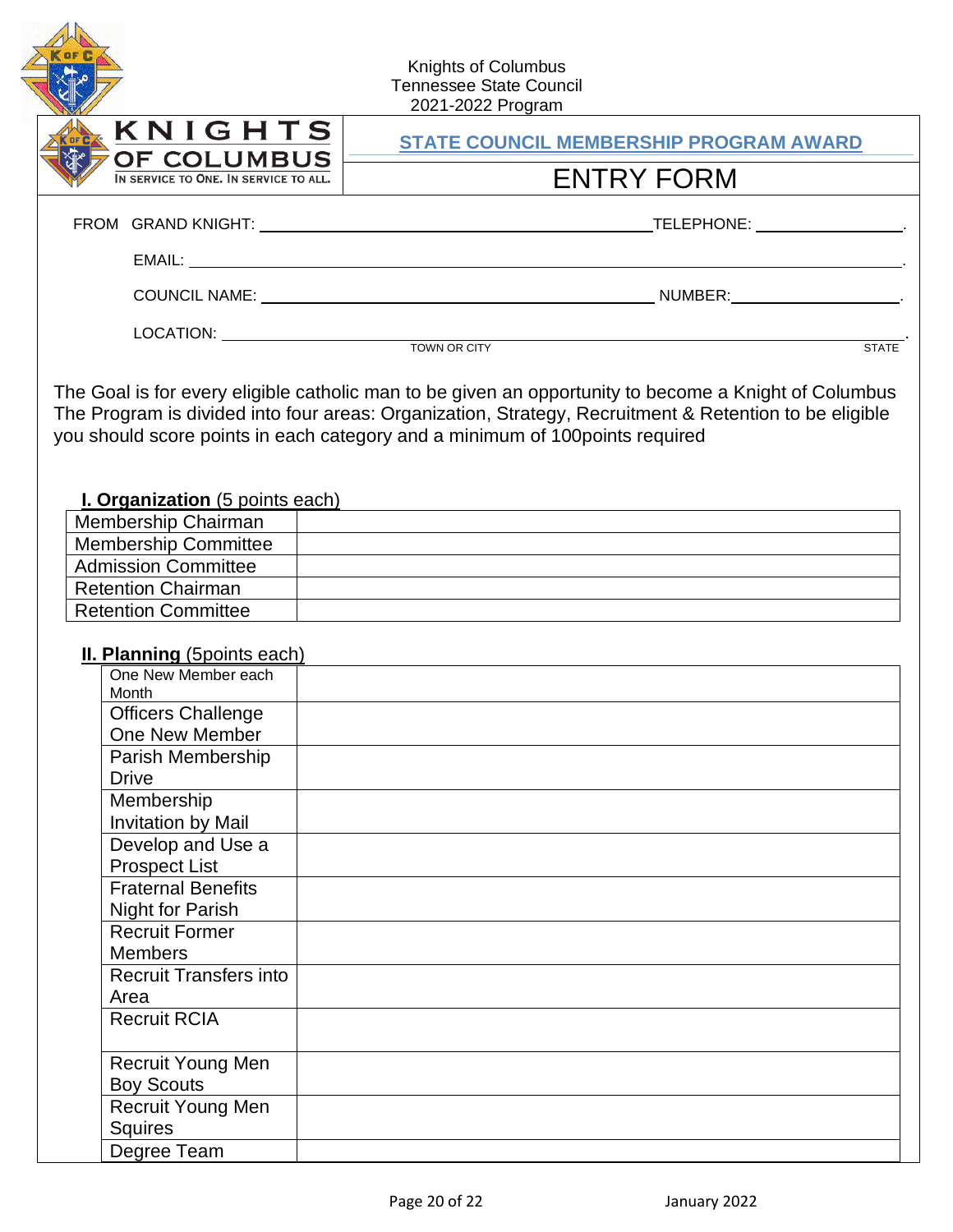

| <b>Shining Amour</b>   |  |
|------------------------|--|
| Program                |  |
|                        |  |
| Sponsorship<br>Program |  |
|                        |  |
| Other                  |  |
|                        |  |

#### **III. Recruitment** (5 points each for Jul-Sep; 3 points each Oct-Dec; 1 point each Jan-Mar)

| <b>Membership Challenge</b>                                | Jul | Aug | Sep   Oct   Nov   Dec   Jan   Feb |  |  | Mar |
|------------------------------------------------------------|-----|-----|-----------------------------------|--|--|-----|
| # of New members each month                                |     |     |                                   |  |  |     |
| # of First Degree Hosted each Month                        |     |     |                                   |  |  |     |
| # Advance to 2 <sup>nd</sup> Degree each Month             |     |     |                                   |  |  |     |
| $\frac{1}{4}$ Advance to 3 <sup>rd</sup> Degree each Month |     |     |                                   |  |  |     |

Annual Membership Goal: \_\_\_\_\_\_

#### **IV. Retention** (Goal no more than 5 suspensions per council with 5 points each member retained)

| <b>Retention Activity</b>               | Date | Result |
|-----------------------------------------|------|--------|
| Number of Knights in arrears / inactive |      |        |
| <b>Number of Knight Alerts</b>          |      |        |
| Number of personal contacts             |      |        |
| Number of reactivated Knights           |      |        |
| <b>Number of Suspensions</b>            |      |        |
| Suspension as % of total members        |      |        |

MAIL ORIGINAL TO STATE PROGRAM CHAIRMAN COPY TO COUNCIL FILE

**ATTEST: \_\_\_\_\_\_\_\_\_\_\_\_\_\_\_\_\_\_\_\_\_\_\_\_\_\_\_\_\_\_\_ Signed:\_\_\_\_\_\_\_\_\_\_\_\_\_\_\_\_\_\_\_\_\_\_\_\_\_\_\_\_\_\_\_\_\_ (State Deputy) DO NOT SUBMIT THIS REPORT FORM TO SUPREME COUNCIL**

> **ENTRY MUST BE RECEIVED BY THE STATE COUNCIL TO BE ELIGIBLE FOR THE COMPETITION**